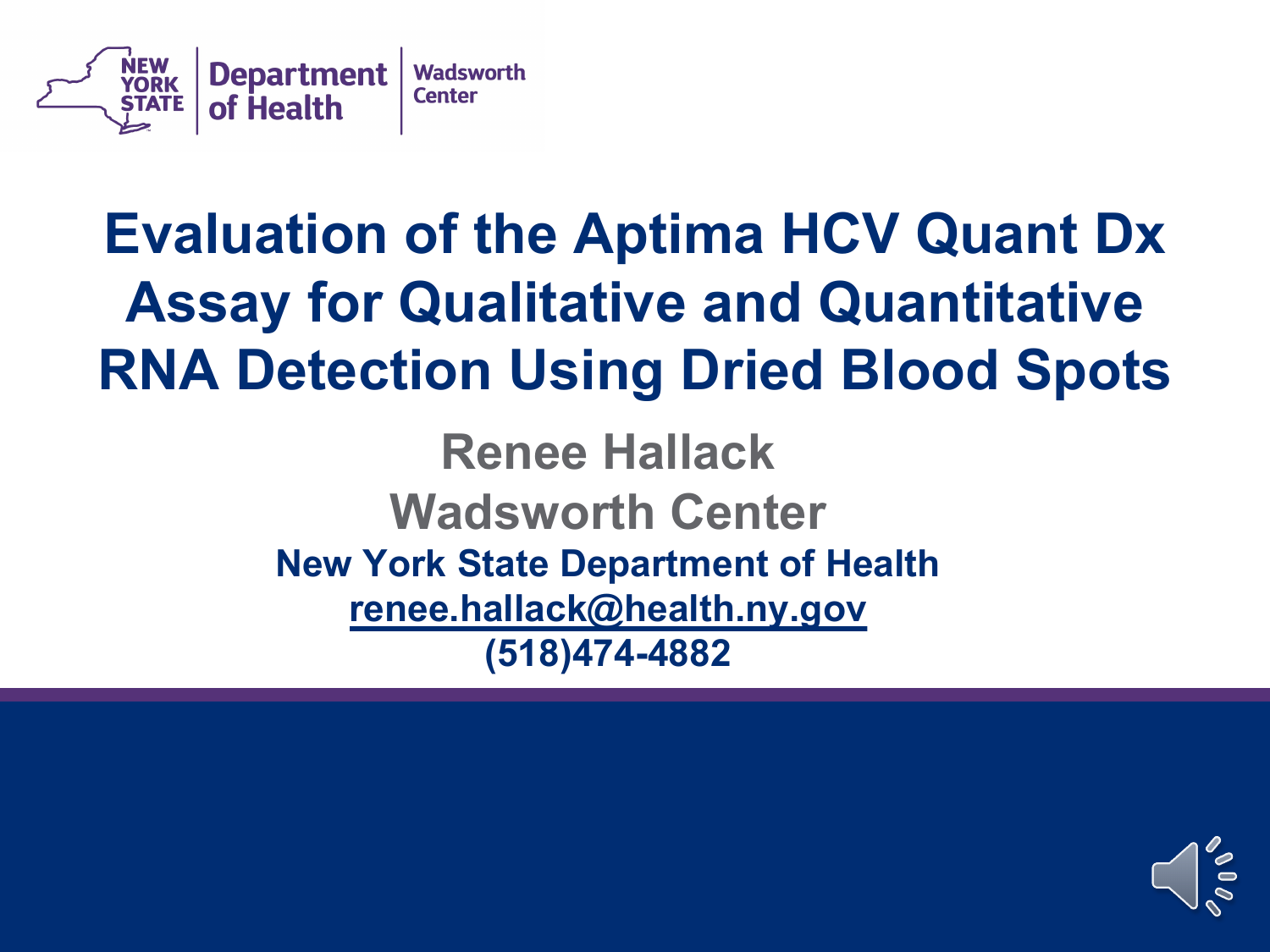#### **Hepatitis C virus (HCV) Molecular Testing in the Bloodborne Virus Lab (BVL)**

#### 15 Years

- HCV Genotyping with Phylogenetic Analysis
	- Outbreak Investigations
	- Surveillance

#### 10 Years

- Confirmatory HCV RNA Testing
- HCV Viral Load Testing

3 Years

• Dried blood spots (DBS) for Confirmatory HCV RNA Testing

This Year

Seeking Approval to use DBS for HCV Viral Load Testing

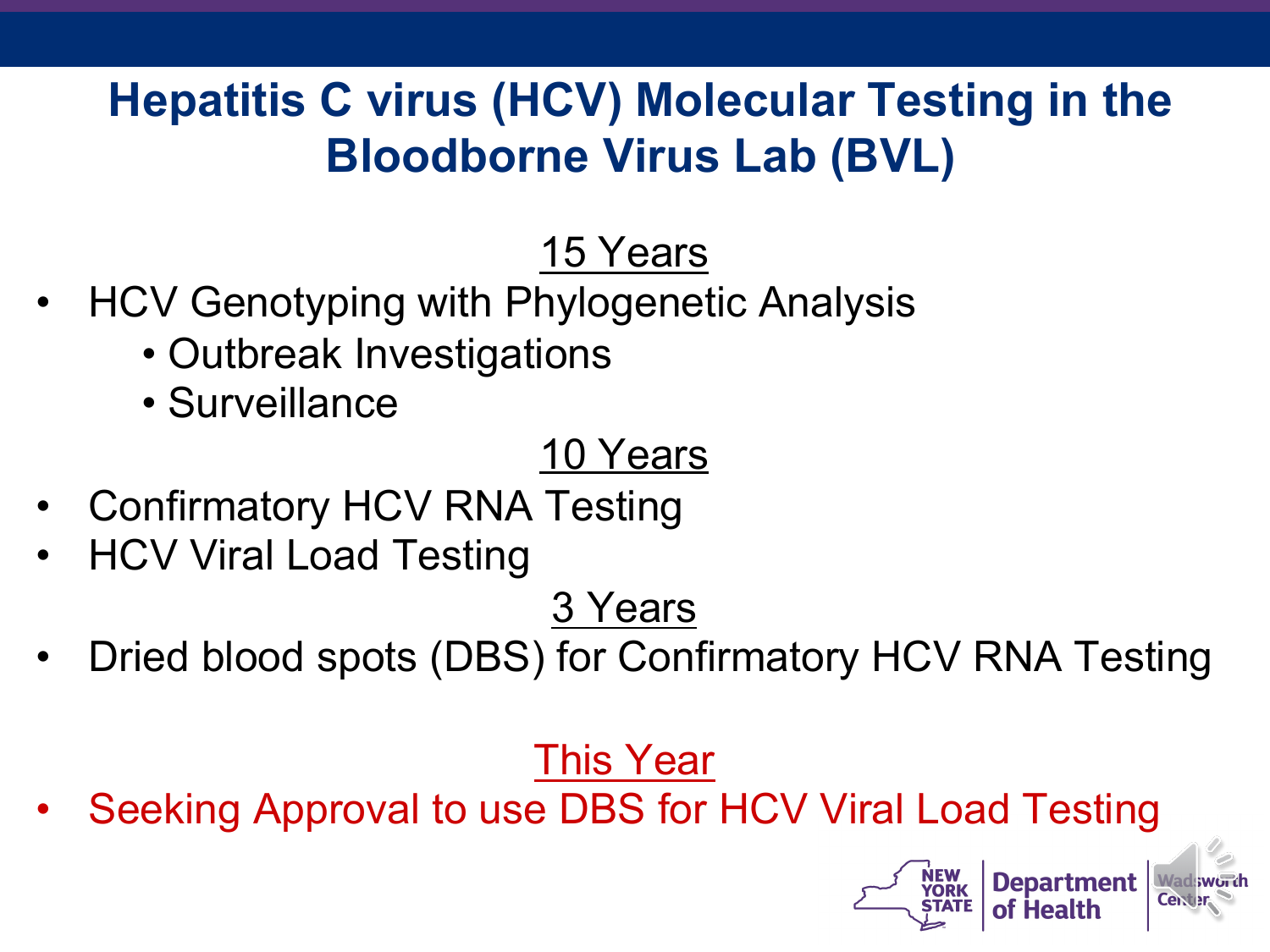$\sqrt{R}$ andom Access  $\checkmark$  High Throughput  $\checkmark$  Test Results in 3 Hours

#### Hologic's Aptima HCV Quant DX Assay is FDA Approved

- Real-Time Transcription Mediated Amplification Test
- Fully Automated Panther System
- Limit of Detection (LOD) of 3.9 IU/mL
- Lower Limit of Quantitation (LLOQ) of 10 IU/mL
- Fresh or Frozen Plasma or Serum Specimens

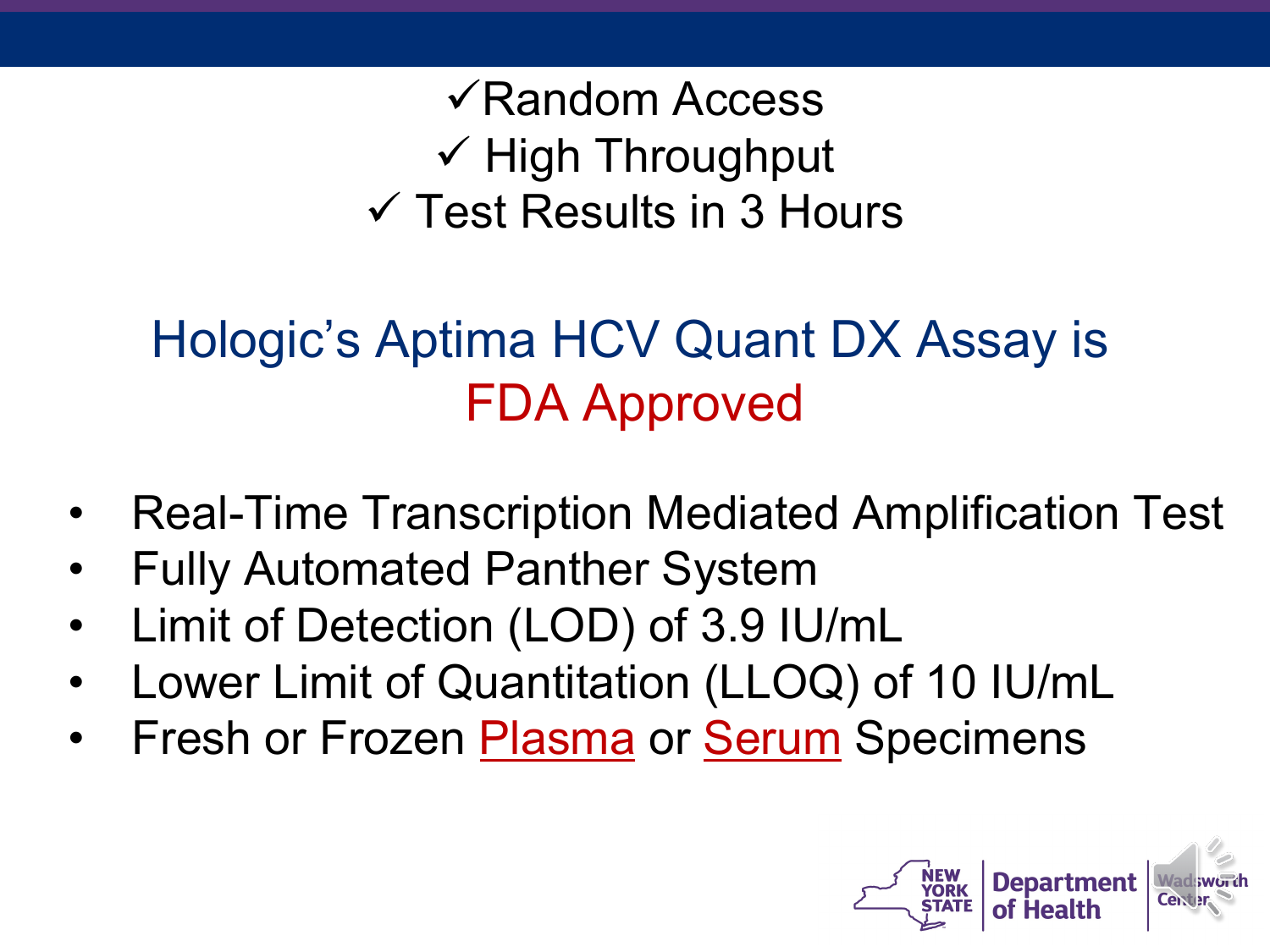#### **Recommended Testing Sequence for Identifying Current Hepatitis C Virus (HCV) Infection**



**U.S. Department of<br>Health and Human Services Centers for Disease Control and Prevention** 

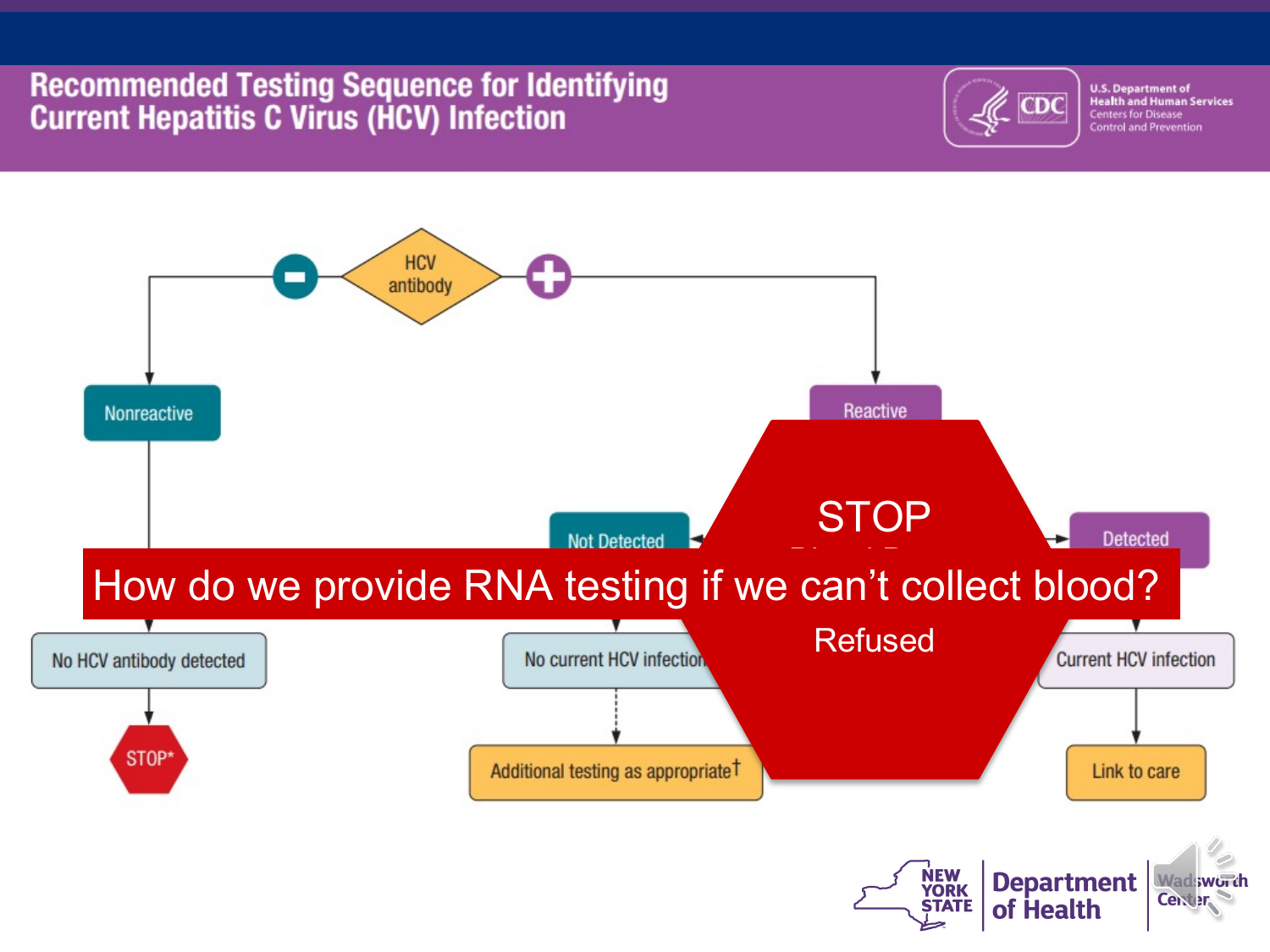

**DBS:**

**An** 

**Alternative**

**to Plasma**

They are simply collected by fingerstick onto filter paper.



No phlebotomist, centrifuges or cold chain needed.

of Health

\*Photos from the New York State Department of Health's HCV Rapid Testing Program's Training for HCV RNA Testing via Dried Blood Spot **Department YORK** 

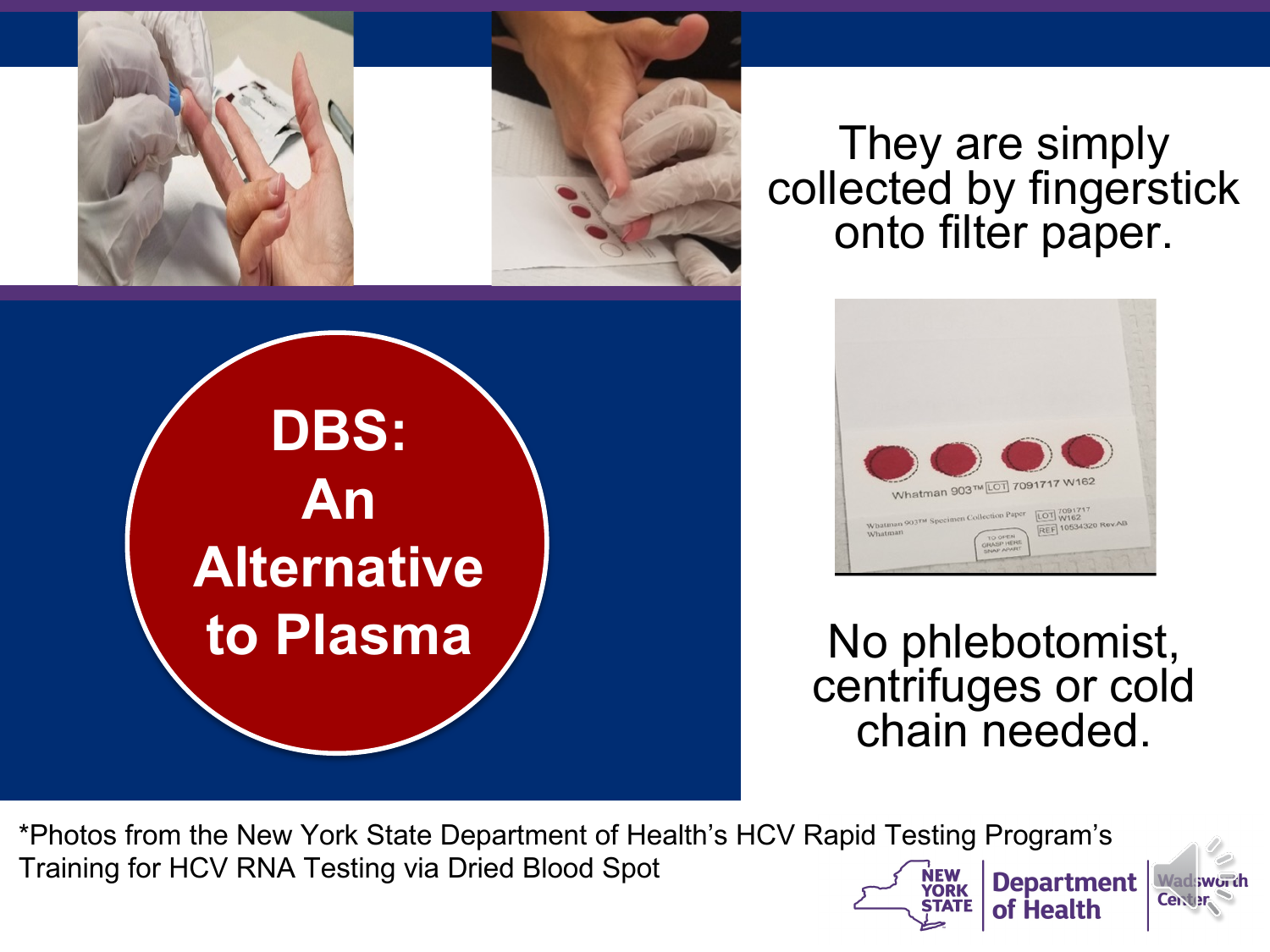### **All DBS for validation were made in the BVL Not from fingerstick**



#### **2 Types**:

**• From Venipuncture** HCV positive EDTA-whole blood Spotted prior to separating plasma

> **Contrived** HCV negative whole blood OR red blood cells spiked with HCV positive plasma

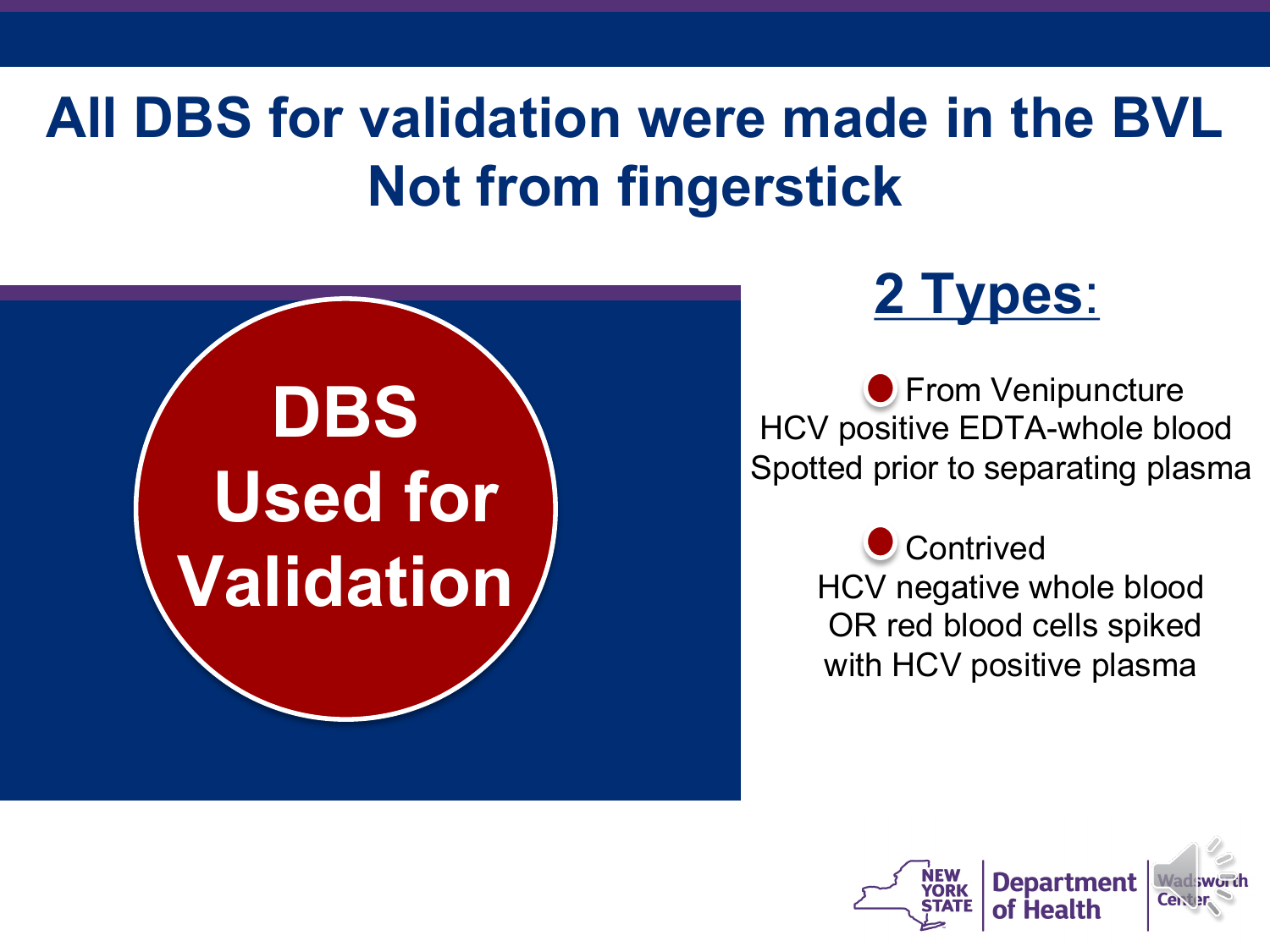#### **Clinical Laboratory Evaluation Program (CLEP) Modified Specimen Type for FDA Approved Assay Guidelines- Validation MUST Include:**

- 1. Limit of Detection (LOD)
- 2. Lower Limit of Quantitation (LLOQ)
- 3. Upper Limit of Quantitation (ULOQ)
- 4. Stability at room temperature and 37°C, within 1 Log of LLOQ
- 5. Intra-Assay Reproducibility
- 6. Inter-Assay Reproducibility
- 7. Accuracy

Note: For 2-7 All viral load results must be compared to plasma

How can we compare 2 6-mm punches of a DBS to 700 uL of plasma?

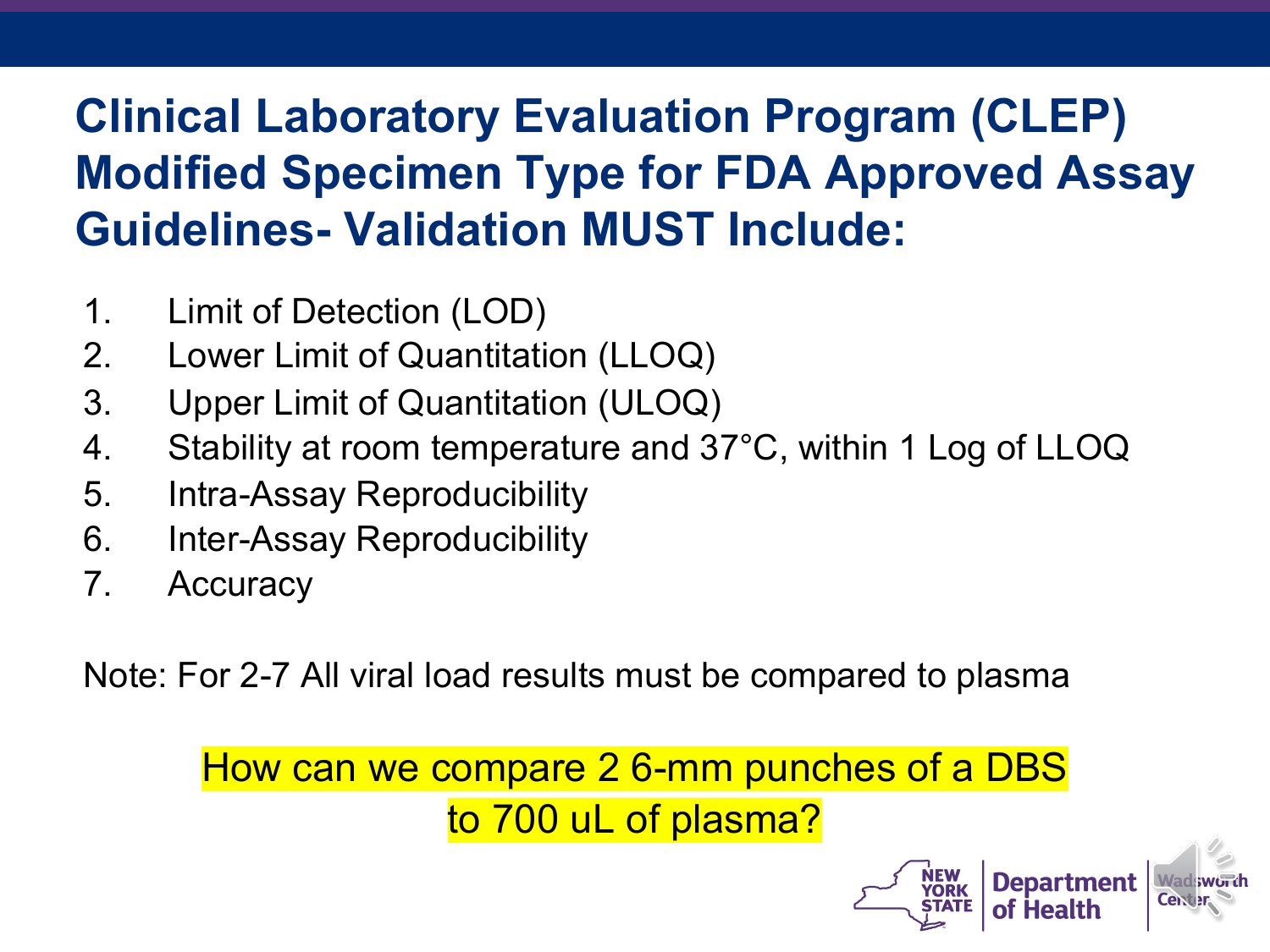### **Determining DBS Conversion Factor**



Journal of Clinical Virology Volume 112, March 2019, Pages 40-44



Performance evaluation of the Hologic Aptima HCV Quant Dx assay for detection of HCV RNA from dried blood spots

Beth Catlett<sup>a, b</sup> &  $\boxtimes$ , Alex Carrera<sup>a</sup>, Mitchell Starr<sup>a</sup>, Tanya L Applegate <sup>b</sup>, Peter Lowe<sup>c</sup>, Jason Grebely <sup>b, 1</sup>, H. Philip Cunningham<sup>a, 1</sup>

- volume of ATM ( $\mu$ I) / [DBS volume ( $\mu$ I), x (1 .45)]
	- $(1000/70x.55=25.97)$

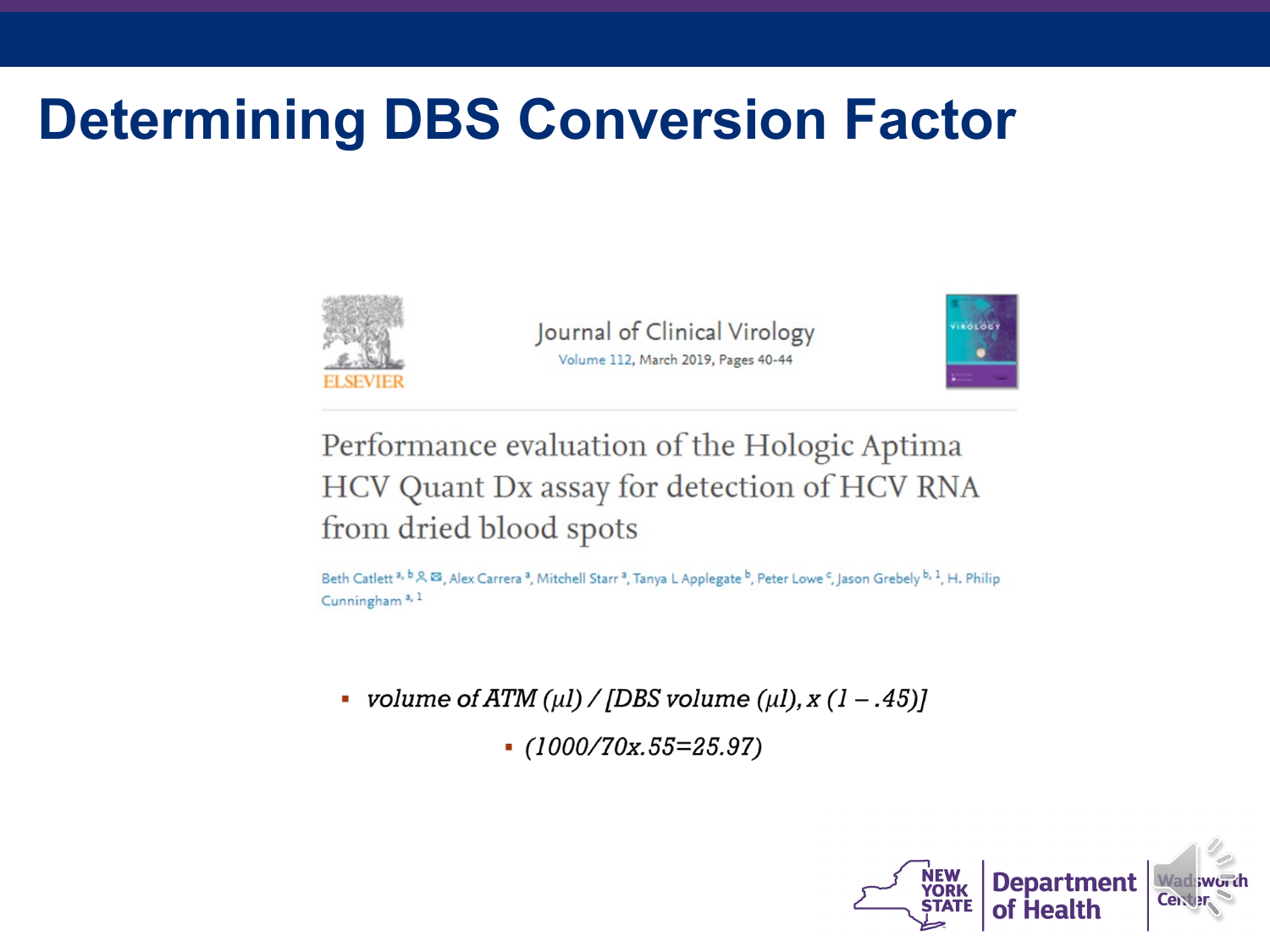*Volume of Buffer/ DBS Volume x 1-Hematocrit*

*Volume of (DBS Elution Buffer)= 750 uL DBS Volume=2 x 10 uL Punches= 20 uL 1-Hemarocrit= 1-0.45= 0.55*



*750 (μl) / [20 (μl), x 0.55]*

*750 (μl) / 11= 68.2*

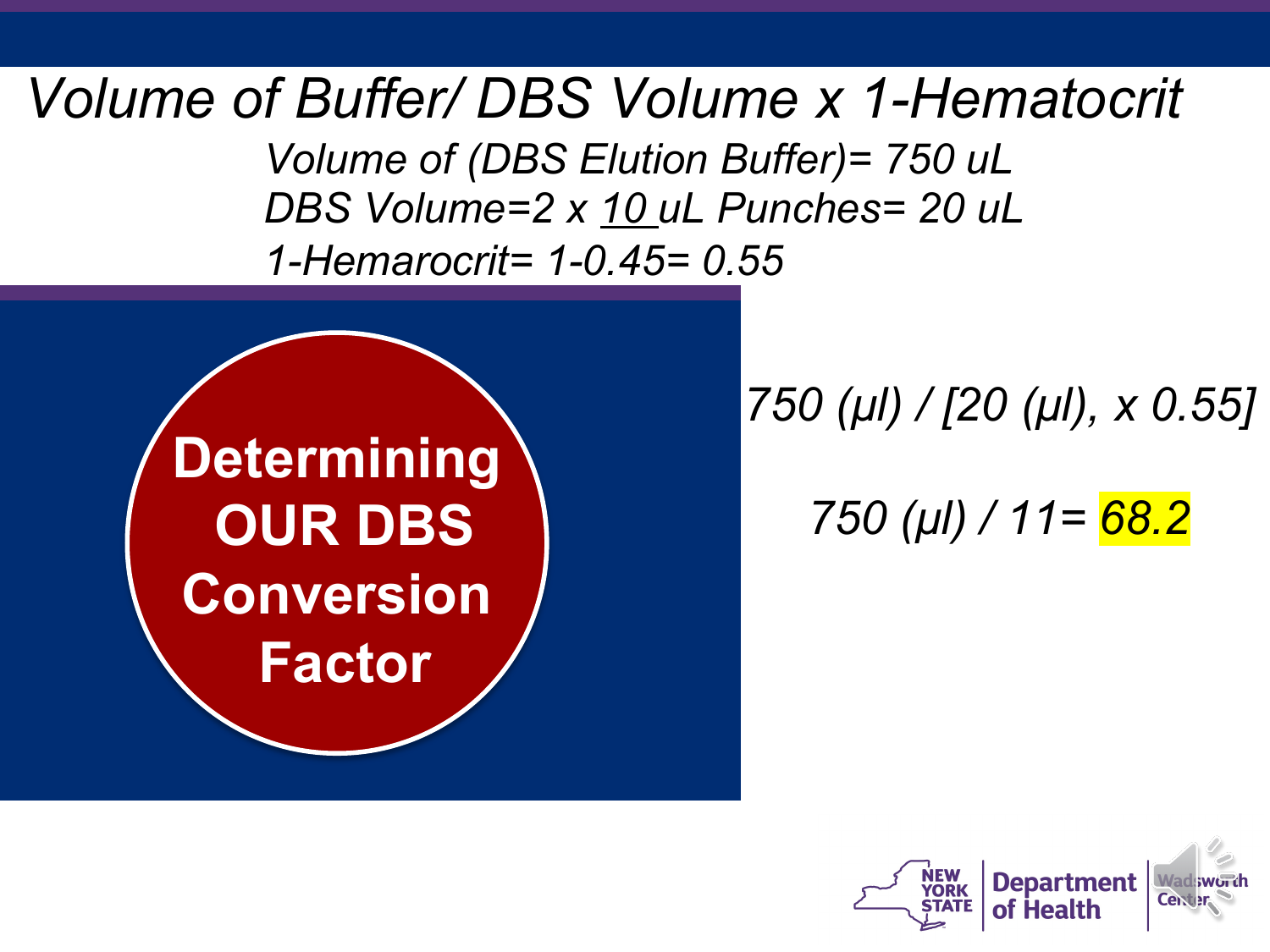# **Limit of Detection (LOD) Goals:** ü **Duplicate testing on multiple runs** ü **≥95% detected (qualitative)**

**IU/mL # Replicates tested # Detected % Detected 1000 7 7 100% 500 7 7 100% 250 7 7 100% 125 7 1 14% 62.5 7 3 43% 31.25 7 0 0%**

DBS LOD Shown as percent detected for two 6-mm Punches

Result: We can detect down to 2.4  $Log_{10}$  IU/mL (250 IU/mL) This is our LOD

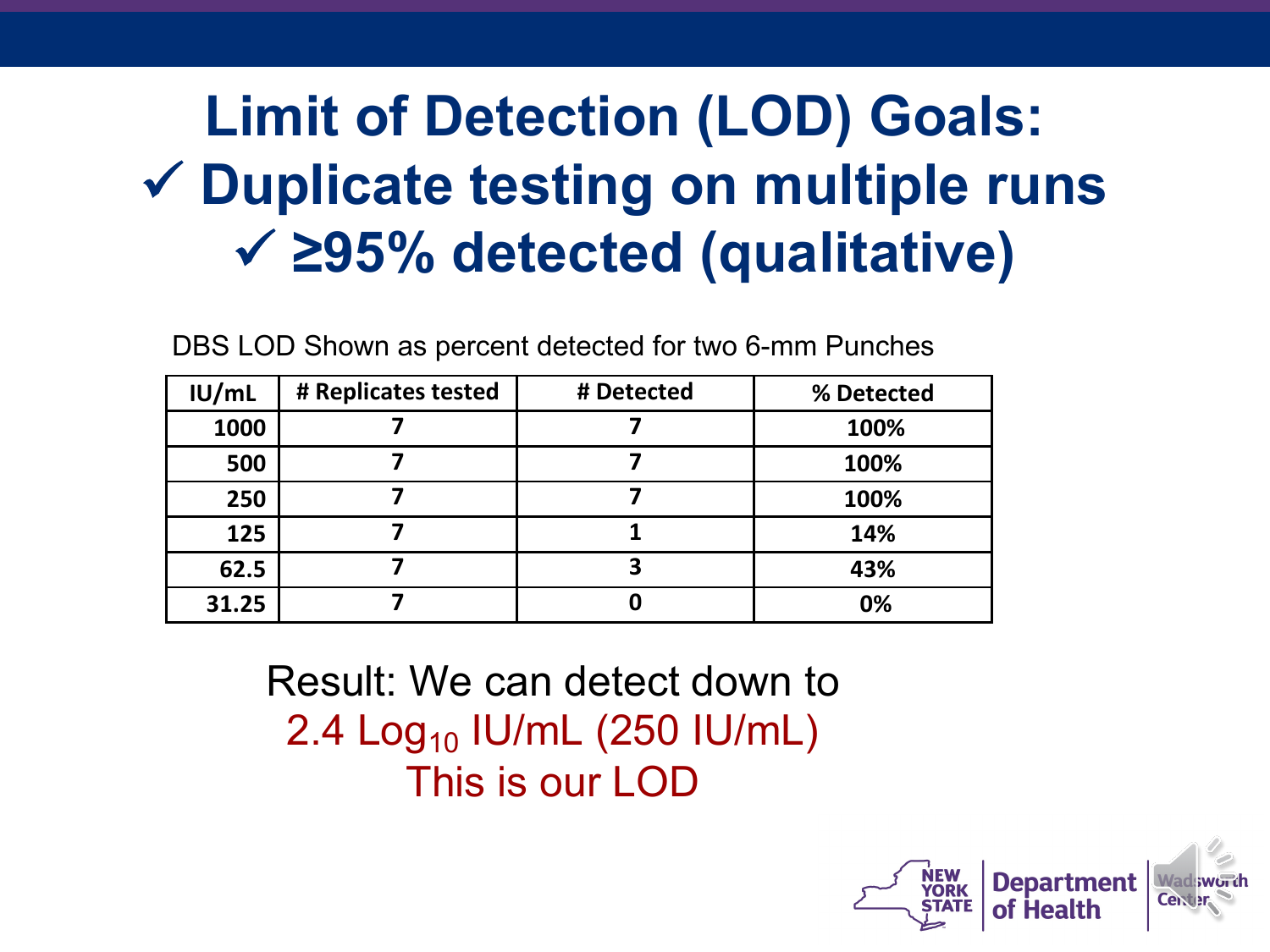# **Lower Limit of Quantitation (LLOQ) Goals:** ü **20 replicates on multiple runs** ü **≥95% quantitated within 1 Log of plasma**

| Dilution                |                                                                                                                                      |      |      |      |      |      |      |
|-------------------------|--------------------------------------------------------------------------------------------------------------------------------------|------|------|------|------|------|------|
| $Log_{10}$ IU/mL        | 3.12                                                                                                                                 | 3.14 | 3.26 | 3.34 | 3.42 | 3.57 | 3.61 |
| # tested                | 20                                                                                                                                   | 20   | 20   | 20   | 20   | 20   | 20   |
| # quantitated           | 19                                                                                                                                   | 20   | 20   | 19   | 20   | 20   | 20   |
| % quantitated           | 95                                                                                                                                   | 100  | 100  | 95   | 100  | 100  | 100  |
| % with VL diff $\leq 1$ | 0                                                                                                                                    | 0    | 0    | 0    | 0    | 0    |      |
| Log difference range    | $\vert$ -0.35-0.13 $\vert$ -0.38-0.03 $\vert$ -0.25-0.42 $\vert$ -0.31-0.39 $\vert$ -0.10-0.44 $\vert$ -0.15-0.42 $\vert$ -0.21-0.41 |      |      |      |      |      |      |

Result: We can quantitate down to 3.12 Log10 IU/mL (1304 IU/mL) This is our LLOQ

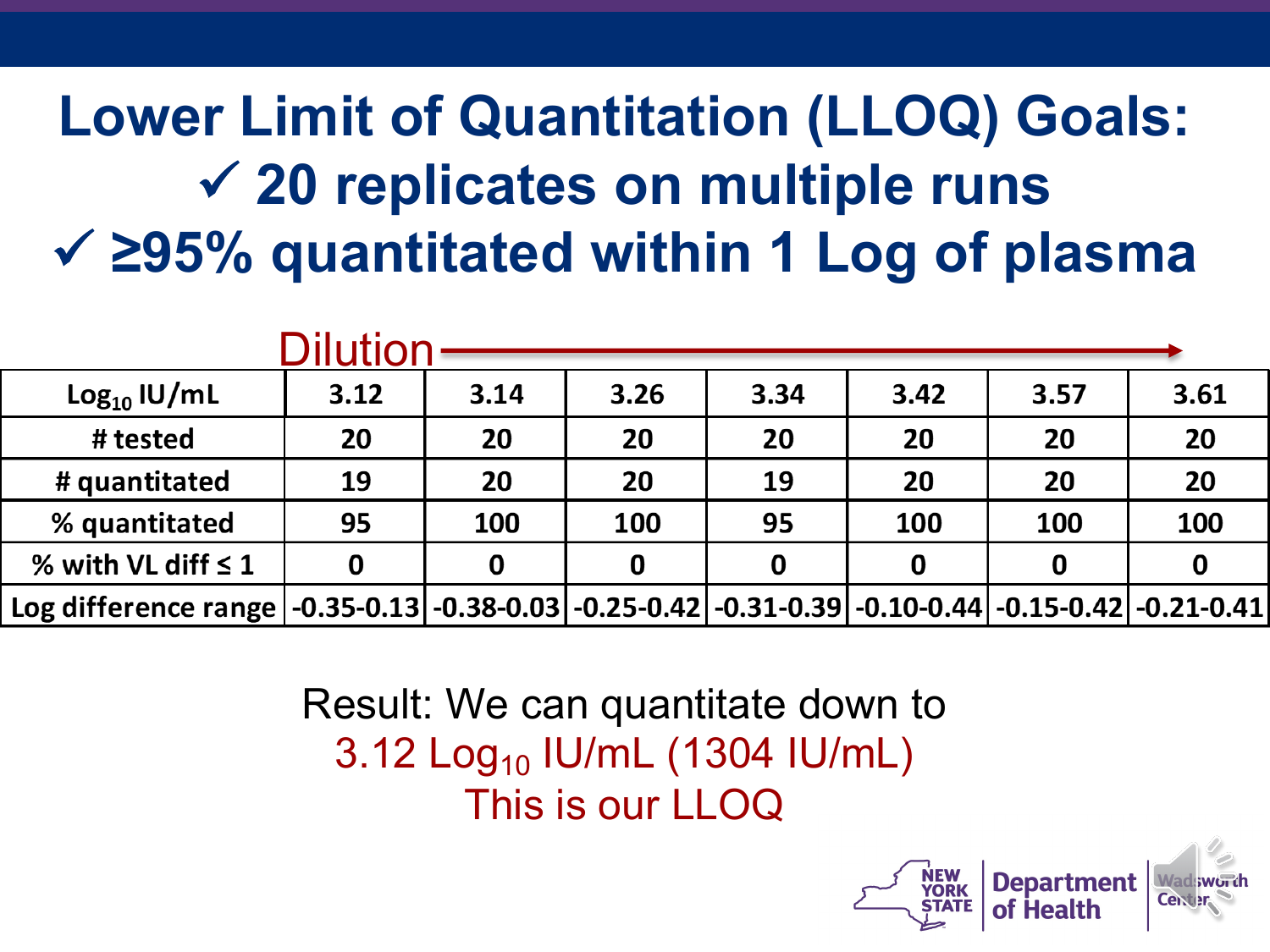# **Upper Limit of Quantitation (ULOQ) Goals:**  ü**Quantitated result within 1 log of plasma** ü **20 replicates on multiple runs** ü **Low SD between samples**



|       |    | [Mean]     |                         |              |
|-------|----|------------|-------------------------|--------------|
| Run   | N  | IU/mL      | [Mean] $log_{10}$ IU/mL | Intra Run SD |
|       | 10 | 37,033,041 | 7.61                    | 0.06         |
| 2     |    | 44,855,939 | 7.65                    | 0.07         |
| з     | 3  | 49,457,526 | 7.69                    | 0.05         |
| Total | 20 |            | Inter Run SD (Total SD) | 0.08         |

#### $7.65$  Log<sub>10</sub> IU/ml

The highest viral load we can accurately quantitate

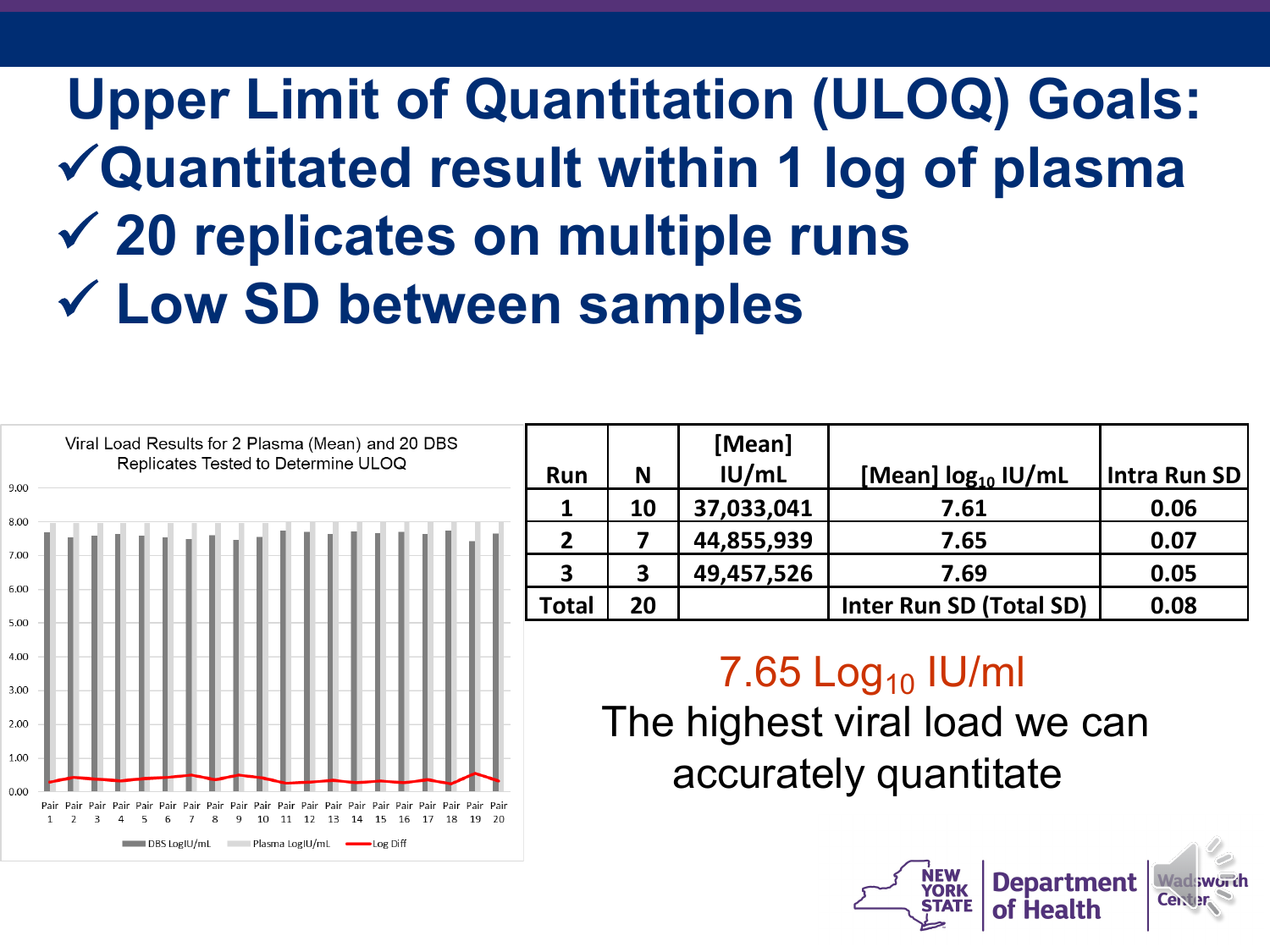### Stability Question: At what condition does the quantitative value become unreliable?

| Plasma VL 3.61 | <b>Storage Condition</b> |                |  |
|----------------|--------------------------|----------------|--|
| Sample         | Ambient                  | $37^{\circ}$ C |  |
| 3dayRep 1      | 3.41                     | 3.57           |  |
| 3dayRep 2      | 3.49                     | 3.44           |  |
| 3dayRep 3      | 3.4                      | 3.62           |  |
| 6dayRep 1      | 3.49                     | 3.38           |  |
| 6dayRep 2      | 3.51                     | 3.25           |  |
| 6dayRep 3      | 3.52                     | 3.47           |  |
| 8dayRep 1      | 3.51                     | 3.45           |  |
| 8dayRep 2      | 3.71                     | 3.4            |  |
| 8dayRep 3      | 3.27                     | 3.4            |  |
| 14dayRep 1     | 3.44                     | 3.66           |  |
| 14dayRep 2     | Not done                 | 3.53           |  |
| 14dayRep 3     | 3.33                     | 3.38           |  |
| 16dayRep 1     | 3.54                     | 3.31           |  |
| 16dayRep 2     | 3.62                     | 3.52           |  |
| 16dayRep 3     | 3.75                     | 3.75           |  |
| <b>Mean</b>    | 3.5                      | 3.47           |  |
| SD             | 0.13                     | 0.14           |  |
| % CV           | 3.81                     | 3.9            |  |

We still don't know the answer

We do know that: Little variability exists between our conditions across all timepoints and when compared to plasma

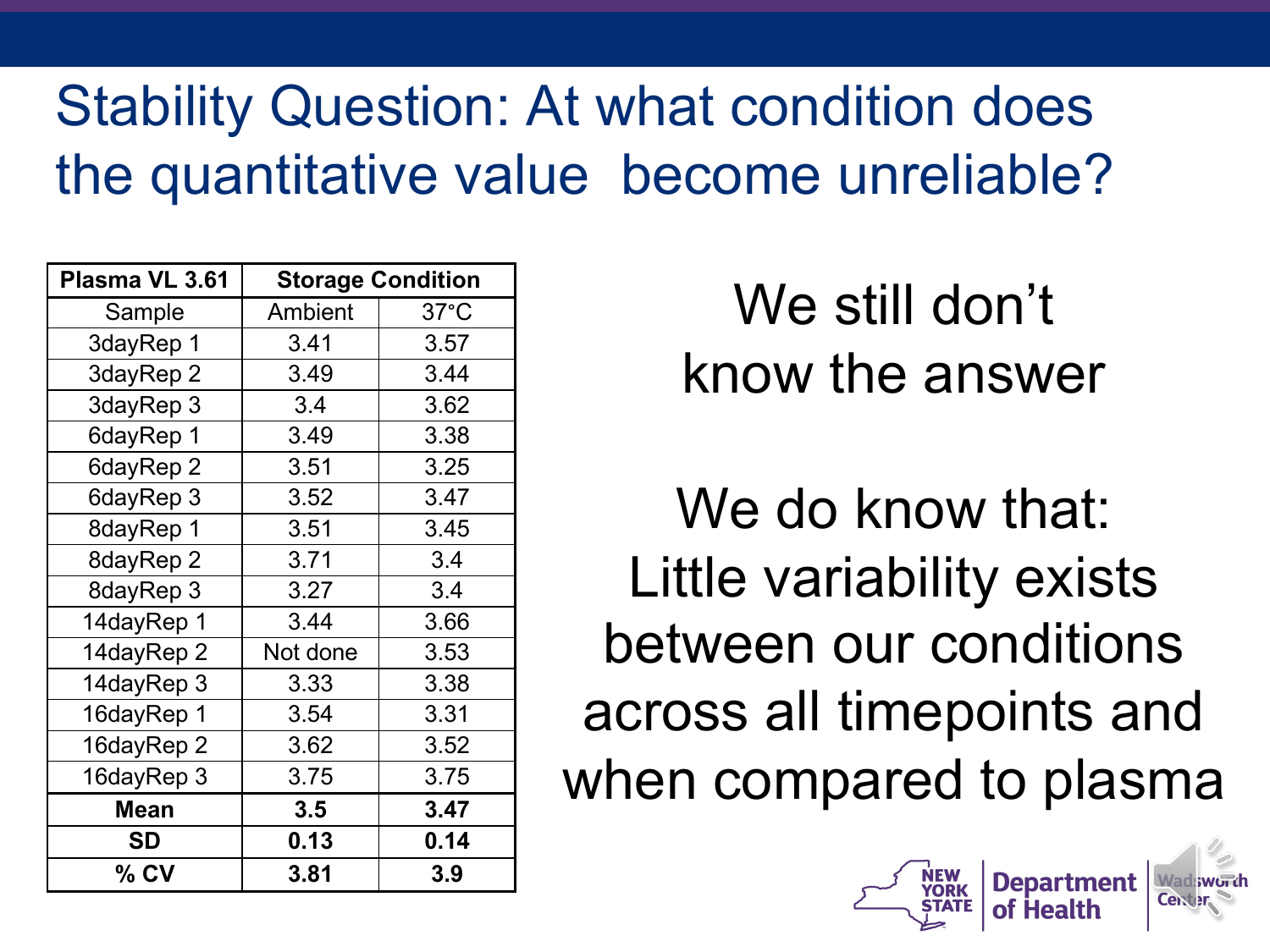### **Reproducibility:**

# **Intra-Assay: 3 replicates of 5 specimens Inter-Assay: 3 runs of 4 triplicate specimens**

|                                          | <b>Dilution 1</b>                        |      |                                                   |      |      |  |  |
|------------------------------------------|------------------------------------------|------|---------------------------------------------------|------|------|--|--|
| <b>Sample</b>                            |                                          |      | Dilution 2   Dilution 3   Dilution 4   Dilution 5 |      |      |  |  |
| <b>Intra-Assay Reproducibility Run 1</b> |                                          |      |                                                   |      |      |  |  |
| <b>Mean</b>                              | 3.35                                     | 3.83 | 4.27                                              | 4.48 | 4.71 |  |  |
| SD                                       | 0.12                                     | 0.09 | 0.07                                              | 0.09 | 0.04 |  |  |
| $%$ CV                                   | 3.59                                     | 2.27 | 1.54                                              | 2.07 | 0.90 |  |  |
|                                          | <b>Intra-Assay Reproducibility Run 2</b> |      |                                                   |      |      |  |  |
| <b>Mean</b>                              | 3.28                                     | 3.71 | 4.12                                              | 4.49 | 4.85 |  |  |
| SD                                       | 0.10                                     | 0.10 | 0.04                                              | 0.04 | 0.10 |  |  |
| $%$ CV                                   | 3.07                                     | 2.71 | 0.95                                              | 0.84 | 2.11 |  |  |
| <b>Intra-Assay Reproducibility Run 3</b> |                                          |      |                                                   |      |      |  |  |
| Mean                                     | <b>Sample</b><br><b>Exhausted</b>        | 3.78 | 4.11                                              | 4.32 | 4.72 |  |  |
| SD                                       |                                          | 0.10 | 0.05                                              | 0.06 | 0.06 |  |  |
| $%$ CV                                   |                                          | 2.63 | 1.22                                              | 1.44 | 1.18 |  |  |
| Inter-Assay Reproducibility Run 1- Run 3 |                                          |      |                                                   |      |      |  |  |
| Mean                                     |                                          | 3.77 | 4.17                                              | 4.43 | 4.76 |  |  |
| SD                                       | <b>Not Done</b>                          | 0.06 | 0.09                                              | 0.10 | 0.08 |  |  |
| $%$ CV                                   |                                          | 1.55 | 2.07                                              | 2.17 | 1.58 |  |  |

[SD Range] 0.04-0.12 [%CV] 0.84- 3.59

Little variability within runs and between runs

**Department**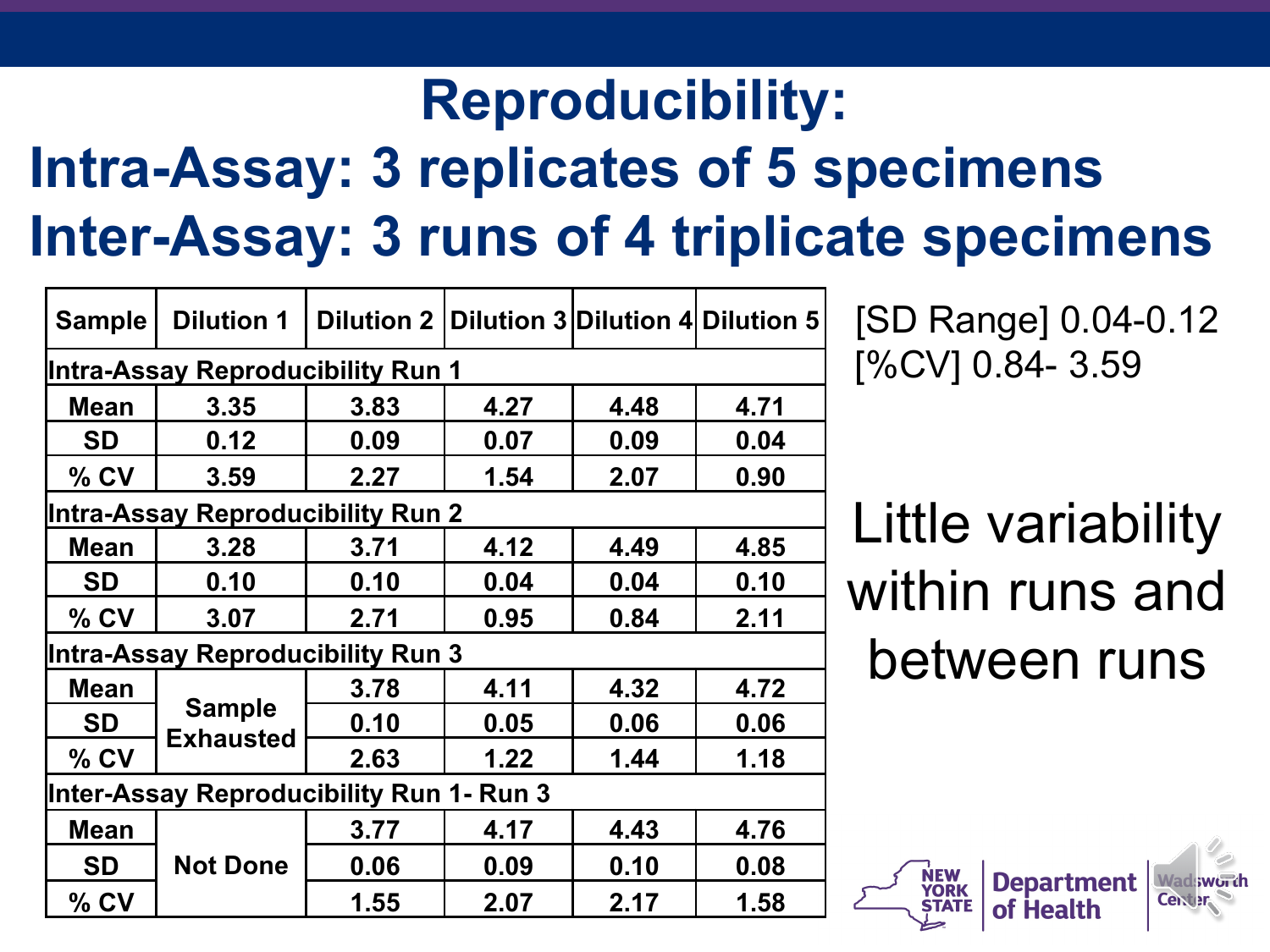# **Blinded Accuracy**

One plasma sample viral load (VL)=15 (<DBS LOD)

|                 | Quantitated Plasma   Negative Plasma |    | Total |
|-----------------|--------------------------------------|----|-------|
| Quantitated DBS | 29                                   |    | 29    |
| Negative DBS    |                                      | 11 |       |
| Total           | 30                                   |    |       |

 $R<sup>2</sup>$  is acceptable The lowest quantitated DBS VL= 748



There is a strong correlation between plasma and DBS

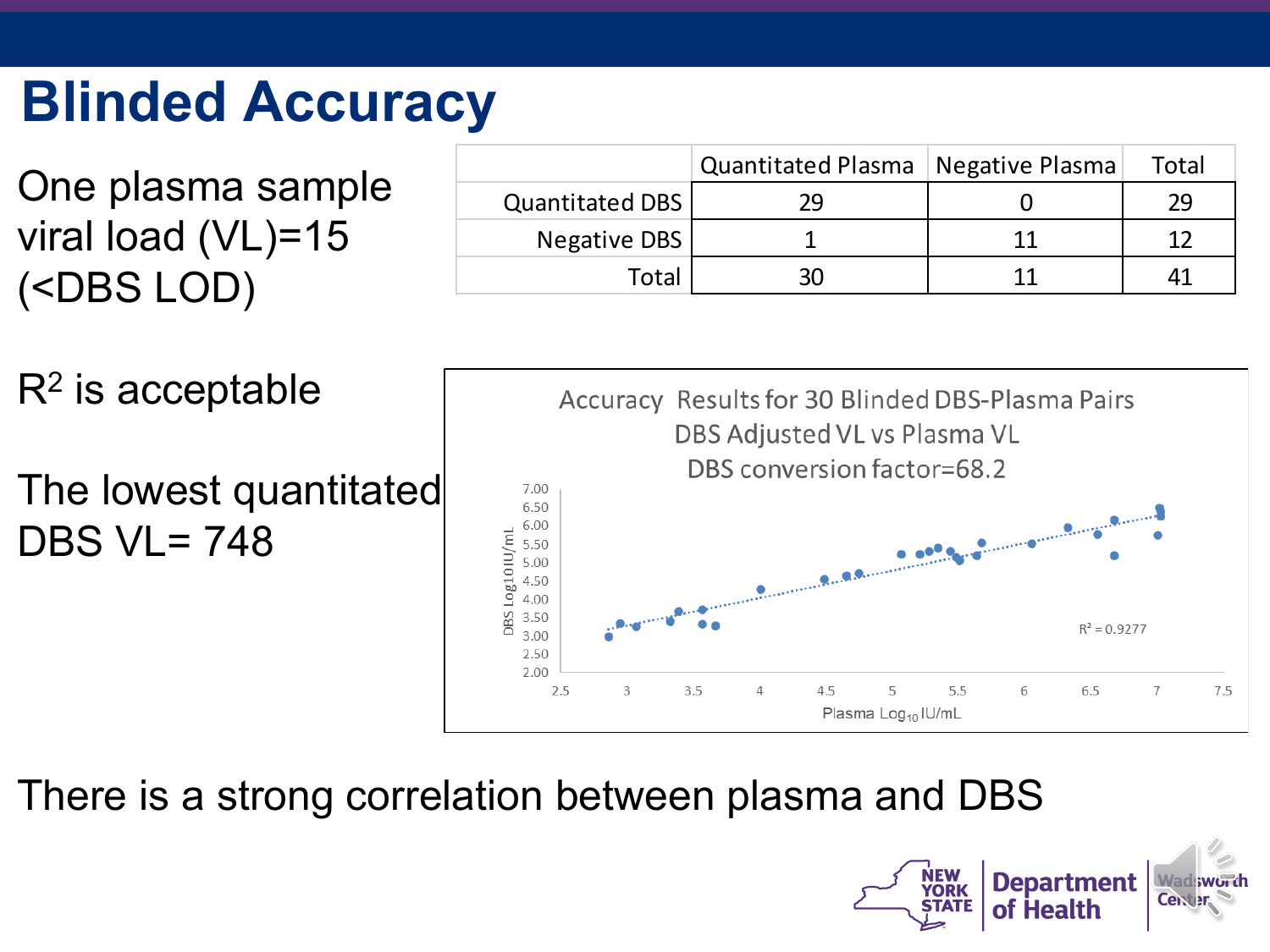#### **Linear Regression**

**DBS Adjusted VL vs Plasma VL N=78 R² = 0.9449** Predicted strong, **8.70 7.70 DBS Log10 IU/mL** DBS Log10 IU/mL **6.70 5.70 4.70 3.70 2.70 2.70 3.70 4.70 5.70 6.70 7.70 8.70 Plasma Log 10 IU/mL**

positive correlation between plasma and DBS holds true

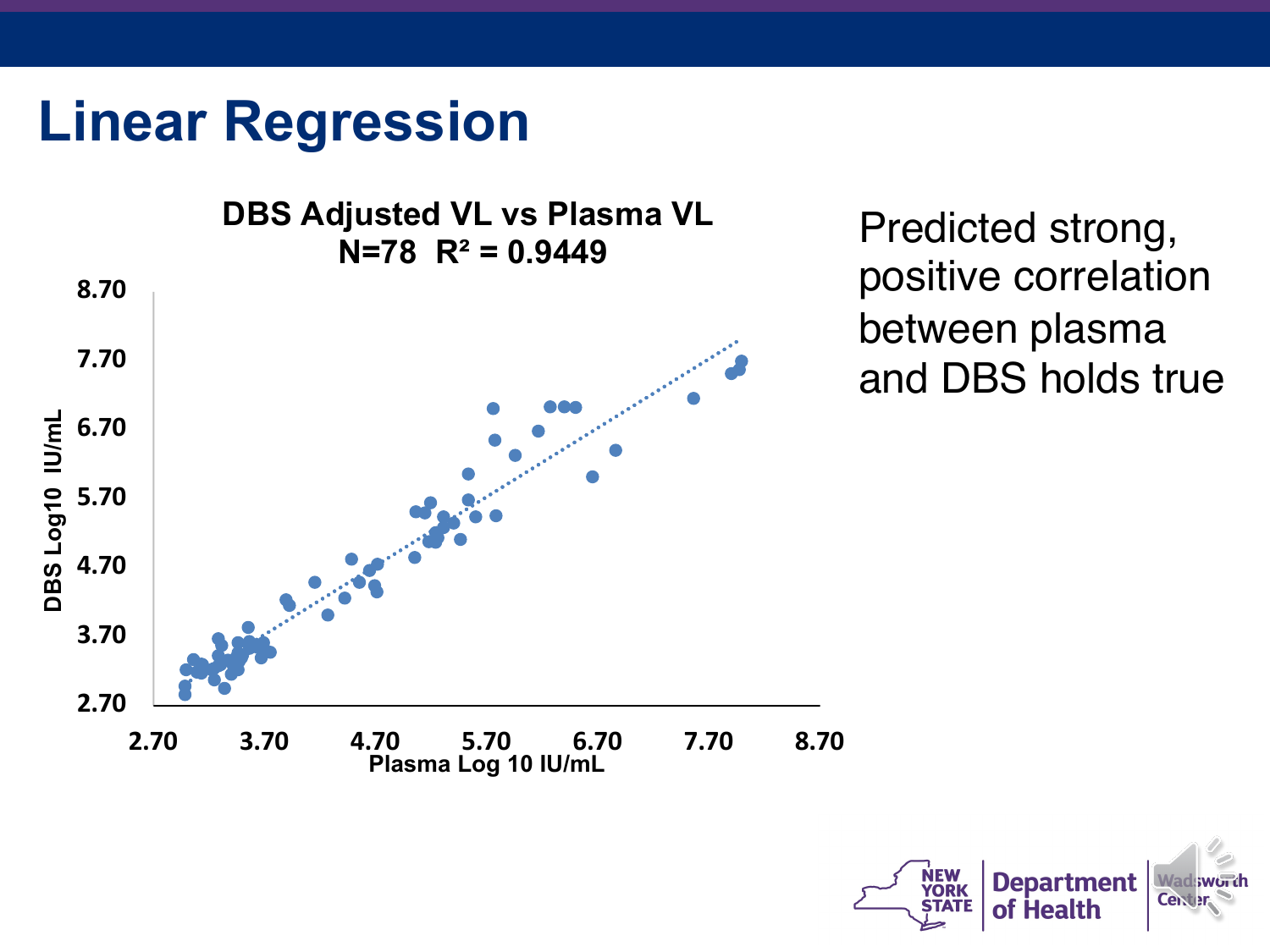#### **Bland Altman Analysis: 78 Paired Specimens**



Ideally, bias should be close to 0 if producing similar results: -0.03 ≥95% of points should be between the Limits of Agreement (LOA): 96.9%

There is a high degree of agreement between plasma and DBS

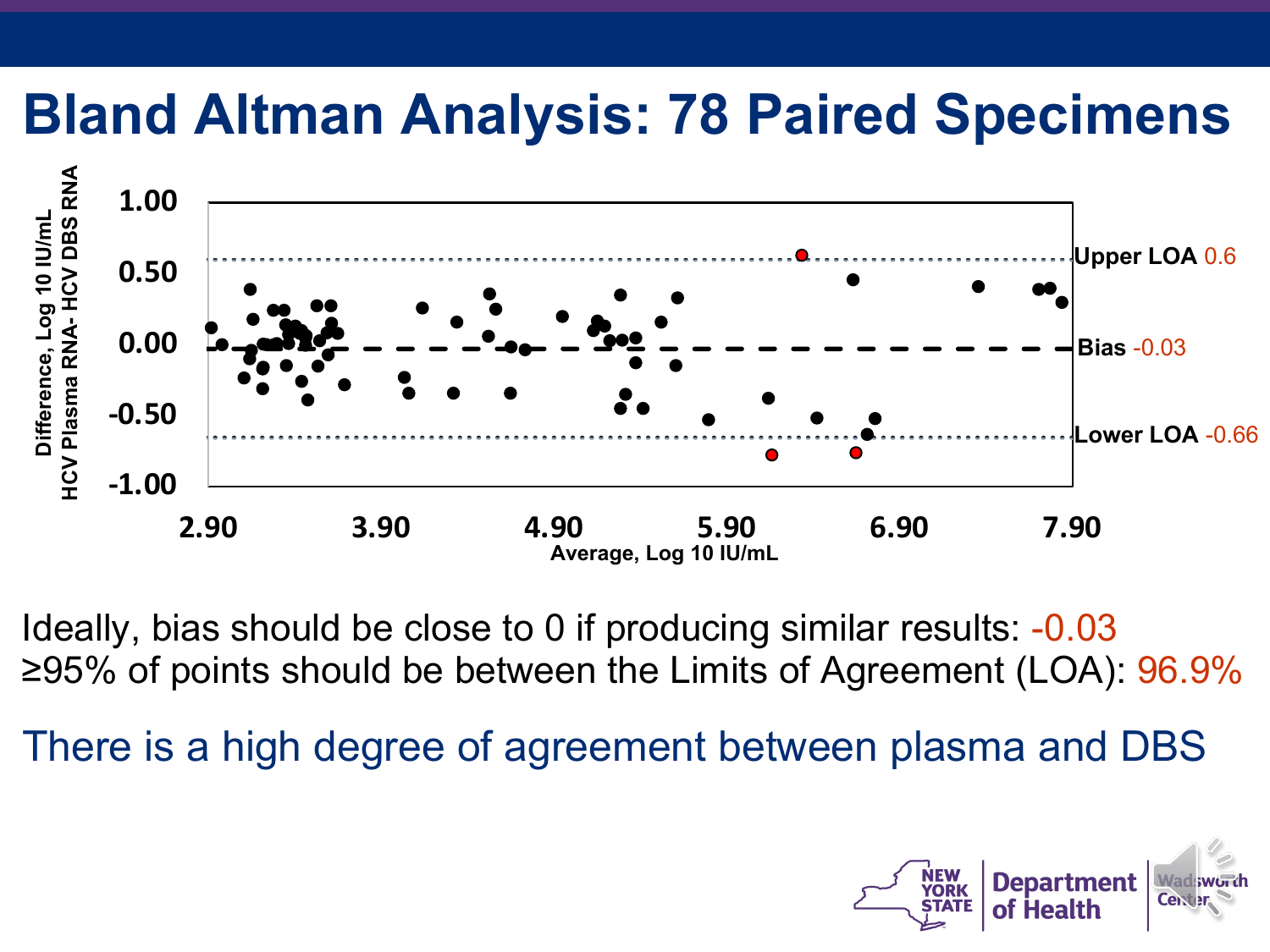The assay is accurate and highly reproducible when using the DBS conversion factor of 68.2 for DBS:

 $\checkmark$  stored up to 15 days between room temperature and 37 $\degree$ C  $\checkmark$  viral loads between 3.12 and 7.98 Log<sub>10</sub> IU/mL